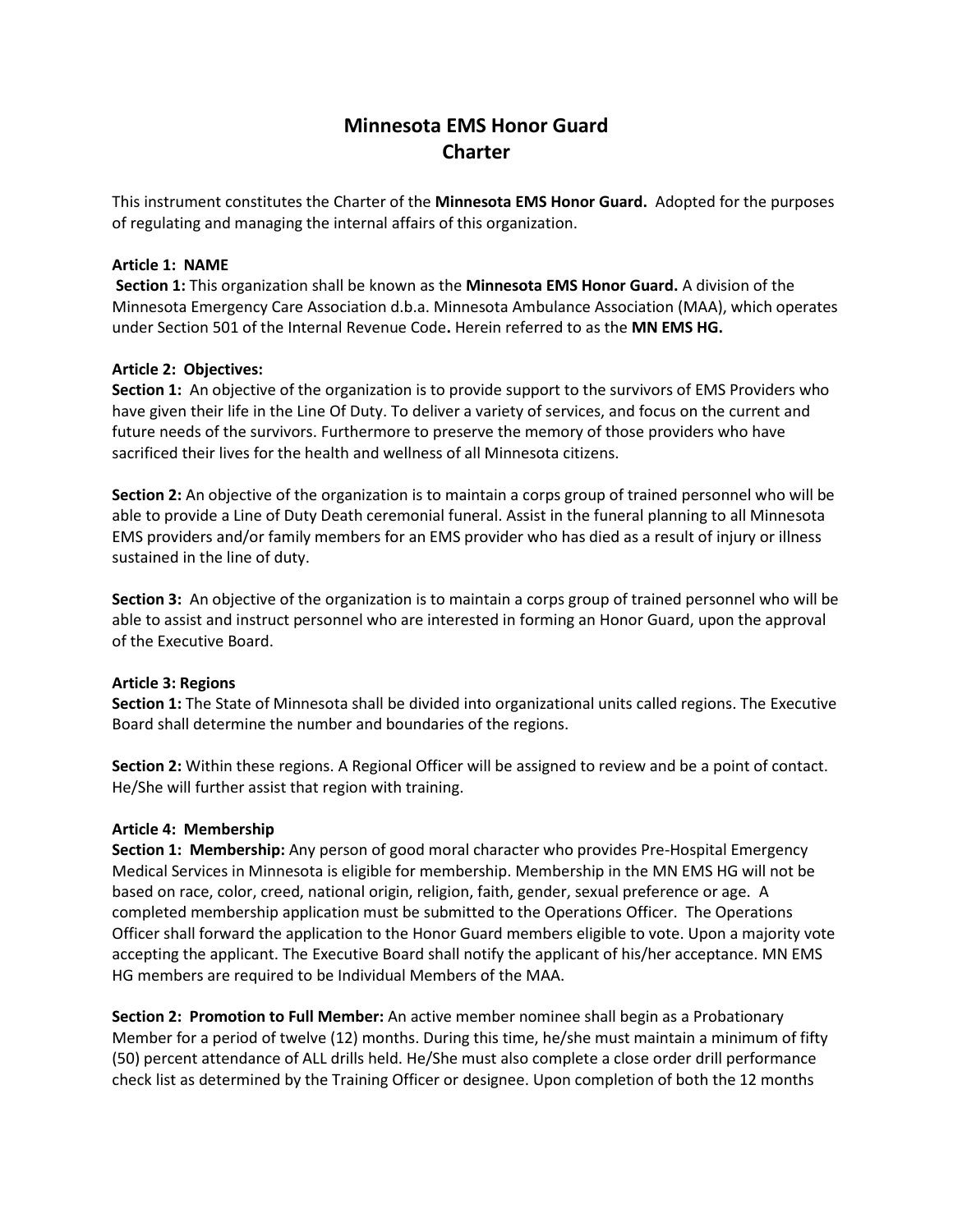and successful completion of the performance check the Training Officer will then recommend to the Executive Board that the individual be promoted to a Full Member.

**Section 3: Privileges and obligations:** ALL members shall fall into only one of the following categories, and shall abide by the privileges and obligations accorded their respective position.

**A) Probationary:** Are personnel who express an interest in joining the MN EMS HG and pursue the development required to maintain their required 50% attendance of all drills. They are also required to complete a Close Order Drill check. Probationary members shall not have the use of any part of class A uniforms. They shall neither have a voice nor a vote in MN EMS HG affairs, and maybe promoted or dismissed upon review of the Executive Board.

**B) Full Member:** Are personnel who have completed their Probationary duties and have been approved by the Executive Board. Full Members shall be issued a full MN EMS HG uniform and all of the accessories associated with it. All Full Members shall maintain a 50% attendance of ALL drills held. Full Members shall only be considered for attending conferences, National Memorial and any other functions if they maintain their training as per training policy.

**C) Retired Member:** Any active member of the MN EMS HG with greater than five (5) years of membership who retires from a Minnesota Pre-Hospital EMS Service with greater than ten (10) years of service, may submit a request to the Executive Board to continue to be a Full Member of the MN EMS HG for a period of time till the member resigns his/her membership or position. A person who has been approved as a retired person, will keep ALL their privileges and obligations of a Full Member.

**D) Honorary Member:** The Executive Board can consider and appoint a past member of the MN EMS HG or a person currently in good standing with us an Honorary Member status. The Honorary Member will have no voting rights, but may be able to represent him/her self as a MN EMS HG representative when called upon by the Executive Board.

**E) Inactive Member:** A member in good standing, can request a leave of absence from the guard, and be placed on inactive status of membership. A member can request a total of twelve (12) months of leave. The member must submit their request in writing to a member of the Executive Board prior to leave. In order to return to the guard, a letter to re-activate their membership must also be submitted to a member of the Executive Board. If a letter to re-activate is not submitted by the end of their leave request, the member will be dismissed/terminated.

## **Section 4: Resignation**

Any member may resign at anytime by submitting a written notice to the Executive Board of the MN EMS HG. Such resignation shall take effect on the date of receipt of such notice or at any later time specified therein. And unless specified therein, and acceptance of such resignation shall not be necessary to make it effective.

## **Section 5: Reinstatement / Reactivation of Member**

Any member who separates in good standing, may be reinstated by submitting a letter of reinstatement/reactivation to the Executive Board for reinstatement/reactivation to Full Membership status.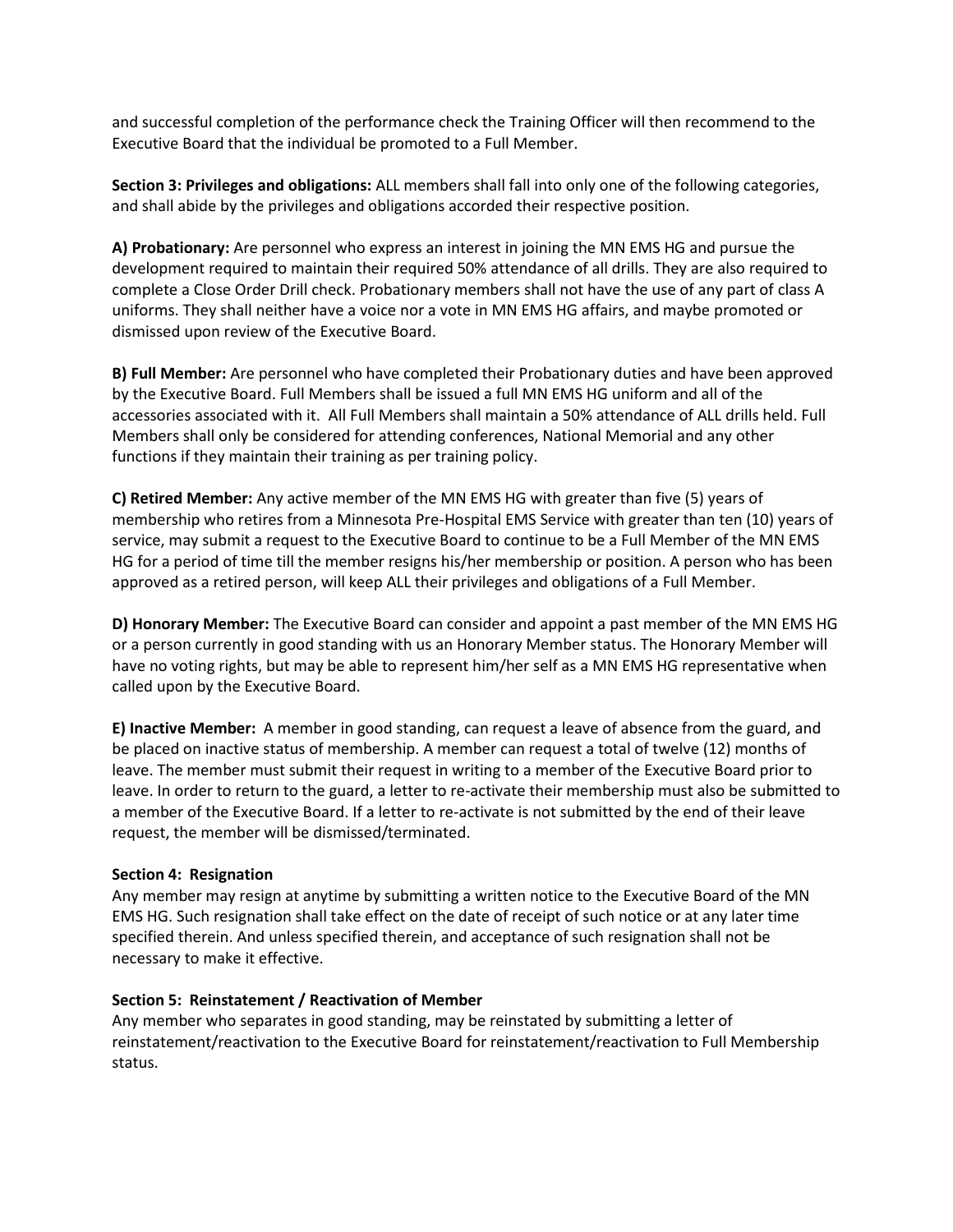#### **Section 6: Minnesota EMS Honor Guard Property**

Any member leaving the MN EMS HG must notify the Executive Board in writing and surrender ALL MN EMS HG equipment, property and ALL uniform items to an Executive Board Member within one week of their leaving the MN EMS HG.

## **Section 7: Discipline/Suspension/Termination**

**1)** Any member maybe disciplined/suspended by the Executive Board by providing the member with no less than 15 days written notice of the proposed discipline/suspension, and the reason for it. The member will have the opportunity to be heard either orally or in writing by requesting such a hearing to the Executive Board no less than 5 business days from receipt of their written notification to the member. A suspended member may attend meetings, but will not have a vote at any meeting

**2)** A member maybe terminated from the MN EMS HG for the following reasons.

**a)** Conduct unbecoming a member, as per current policy.

 **b)** Failure to meet training or any other requirements as set forth in the Charter or Policy & Procedures Manual.

**c)** Failure to provide a reactivation letter to the Executive Board after a leave of absence.

**3)** In order for a member to be terminated, the Executive Board must notify the individual of their recommendation to terminate the member thirty (30) days in advance. The notification must be in writing, and sent by certified mail. A special meeting must then be set prior to that date of termination for the Full Members to attend. At that time, the member will have the opportunity to explain why they should not be terminated. A representative from the Executive Board will speak on behalf of the Executive Board explaining their view for termination of the member. After both sides have made their opinions noted, a two thirds majority. Sixty Seven (67%) percent of the Full Members present at the meeting will be needed to terminate the member. If there is not a simple majority vote to terminate, than the member will remain a Full Member. The vote will be final, and no other appeals allowed.

**4)** All disciplinary actions will be reported to the MAA Executive Committee.

## **Article 5: Meetings and Drills**

## **Section 1: Meetings**

The Annual meeting of the MN EMS HG will be held with the membership in the month of or prior to the National EMS Memorial Service. The presentation of reports on activities and the financial condition of the Honor Guard, along with all other transactions and business will be reported. The meetings shall be held within the State of Minnesota set by the Executive Board. A minimum of fifty one (51%) percent of the Full members present is considered a quorum to conduct official business. The meeting will follow the Roberts Rule's of order.

## **Section 2: Written/Email ballots**

Any action that may be taken at an annual or special meeting of the membership may be taken by a written or emailed ballot without a meeting in accordance set forth by Minnesota Statues.

#### **Section 3: Special Meetings**

Special meetings maybe called by the Commander or the Executive Board whenever in their judgment it is necessary. Special meetings may be called for when petitioned in writing by two-thirds or more of full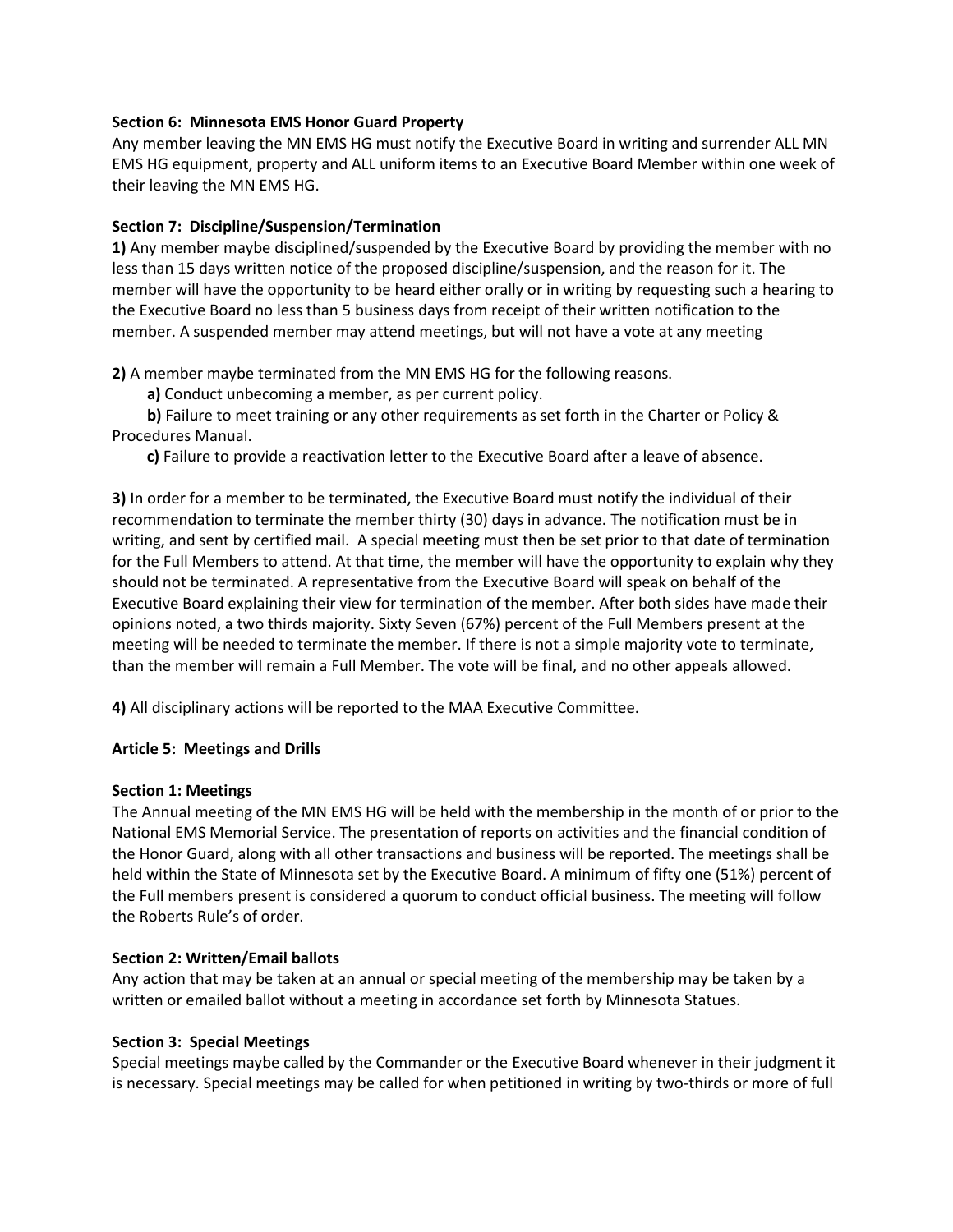members, excluding Executive Board Members. Notices announcing the meetings and the reasons for said meeting will be sent out and posted to all members ten (10) days prior to the meetings.

#### **Section 4: Executive Board Meetings**

The Executive Board shall meet on a quarterly basis. The Commander or Executive Officer shall notify the Executive Board when the date and times of meeting will be held not less than ten (10) days prior to the date of said meeting. The Commander or Executive Officer shall notify the membership of the date and time of this meeting and allow them the opportunity to attend, or submit a written request to the Board to review. The secretary shall keep minutes of all meetings of the Executive Board, and will upon request of any member, provide them a copy of the minutes of the Board meeting. Meeting minutes will be forwarded the MAA.

## **Section 5: Who Can Attend**

Any member shall have the right to attend any meeting of the MN EMS HG and to participate in such meeting in accordance with recognized rules as set forth in the manual of Parliamentary Procedures adopted by the MN EMS HG. Members shall conduct themselves in such a matter as not to interfere with the obligations of the MN EMS HG.

## **Section 6: Divulging MN EMS HG Business**

No member of the MN EMS HG unless authorized, shall divulge any business transacted in a meeting of the MN EMS HG. MN EMS HG members will sign the MAA Code of Conduct.

#### **Section 7: Roberts Rules**

The rules contained in "Roberts Rule's for meetings" shall govern the meetings of the MN EMS HG in all cases not in conflict with the Charter of this Honor Guard.

#### **Section 8: Training**

Training drills and locations will be scheduled as set forth in the Policy and Procedures manual. The Commander, Training Officer or their designated person shall notify all members of said training dates and times.

#### **Article 6: Executive Board Officers and Organization**

#### **Section 1: Officers:**

The following members shall make up the Executive Board. Commander, Executive Officer, Secretary/Treasurer, Training Officer and the Operations Officer.

-The Executive Board shall ensure that accurate records are kept of all business conducted on behalf of the Honor Guard.

-The Executive Board shall set forth a Policy and Procedures Manual not contrary to this Charter or the Bylaws of the MAA, for the good of the MN EMS HG. This policy manual shall be the guide for day to day operations, and shall be reviewed on an annual basis.

-The Executive Board shall also carry out duties which pertain to maintaining long range goals and the financial well being of the MN EMS HG.

-The Executive Board shall meet quarterly, or at the discretion of the Commander. Three (3) members of the Executive Board shall constitute a quorum and business can continue and votes counted.

-The Executive Board shall act as a review board in such cases as needed.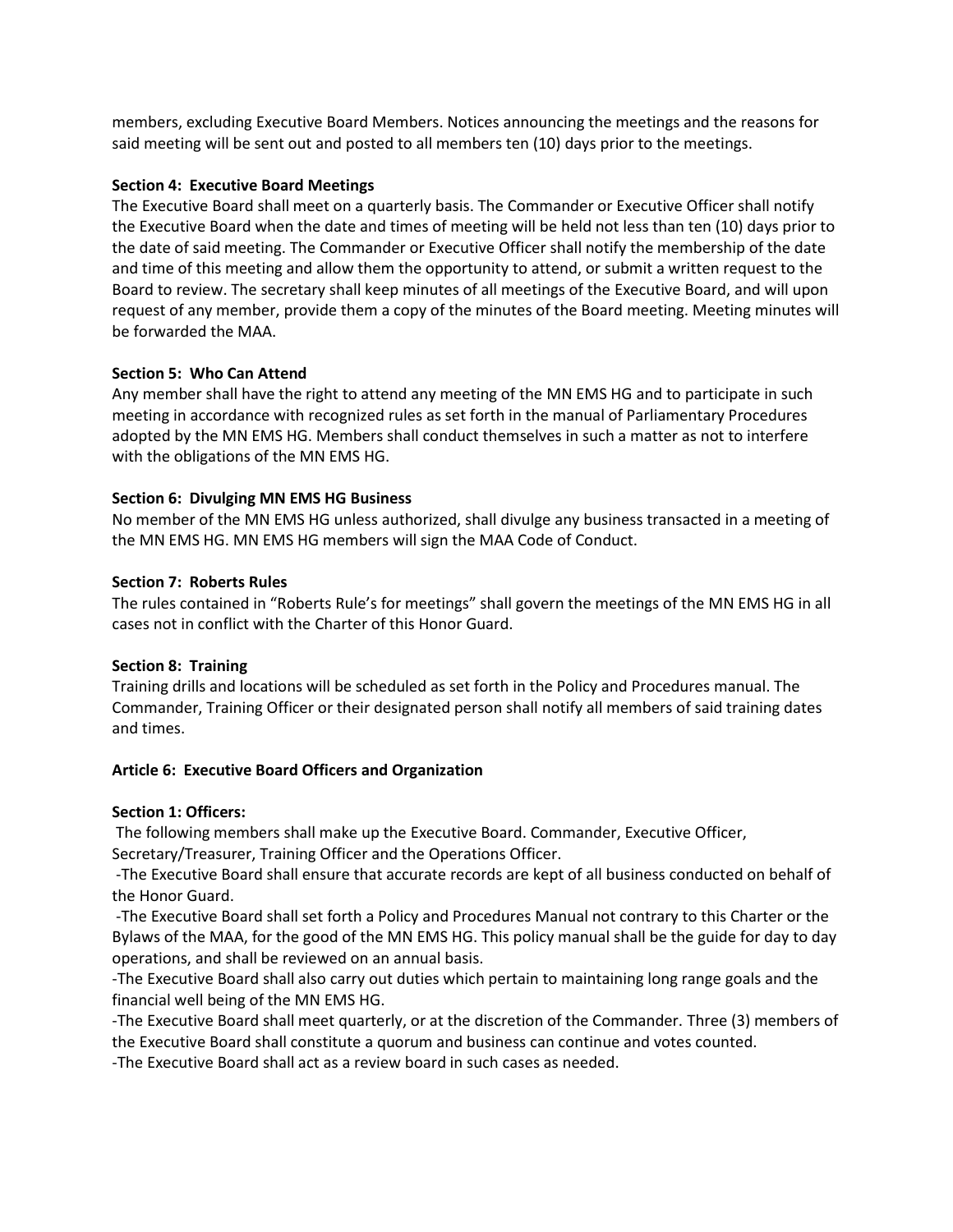-Any member may submit a written request for a special Executive Board meeting. Only the Commander or Executive Officer can call for a special Executive Board Meeting and must do so in two (2) weeks of notification.

-All business, property and affairs of the MN EMS HG shall be managed by the Executive Board in accordance to this Charteer.

**Section 2:** The Commander, Executive Officer and Secretary/Treasurer shall each be authorized to have a debit card for the MN EMS HG. They will also be authorized a purchase authority of up to a maximum of \$500.00. Anything exceeding this amount will require a majority vote of the Full Members.

## **Section 3: Terms of Office**

The Officers shall serve three (3) years or until their successors are elected and qualified for office. The five Executive Board members will be elected to three (3) year terms. Each election year the Officers will be elected at the annual meeting in groups as follows: The Commander, Secretary/Treasurer and the Training Officer. The Executive Officer and Operations Officer will be elected the following year.

## **Section 4: Eligibility for Nomination – Meeting Attendance**

A member to be eligible for nomination to officer must meet the following qualifications. For the position of Commander and Executive Officer, member must be in good standing and has served for a minimum of five (5) years on the MN EMS HG. Must have met his/her training requirements, have performed in at least one funeral, must have attended and participated in at least one conference and participated in the National EMS Memorial Service.

A member to be eligible for Secretary/Treasurer, Training Officer or Operations Officer, must be a member in good standing and has served for a minimum of four (4) years on the MN EMS HG. Must have made his/her training requirements, must have attended at least one funeral, must have participated in at least one conference and participated in the National EMS Memorial Service.

## **Section 5: Distribution of Campaign Literature**

Candidates for office in the MN EMS HG shall have the right to distribute campaign information by mail or otherwise to all members in good standing, and who will be eligible to vote on the date of elections. There shall be no discrimination in favor of or against any candidate with regard to the use of membership list.

## **Section 6: Nomination to Office**

Nominations for office will open 60 days prior to the annual meeting. The Secretary will post for all members announcing which positions are open for nominations, and any member desiring and is eligible to become a candidate shall submit their name to the Secretary indicating the position for which they want to be nominated to, and the nomination must be dated and signed by the nominee.

The Secretary shall post a listing of all nominees 45 days prior to annual meeting. Any nominee desiring to withdraw as a candidate must submit a written statement to the Secretary announcing their intention to withdraw within ten (10) days following the posting of nominees.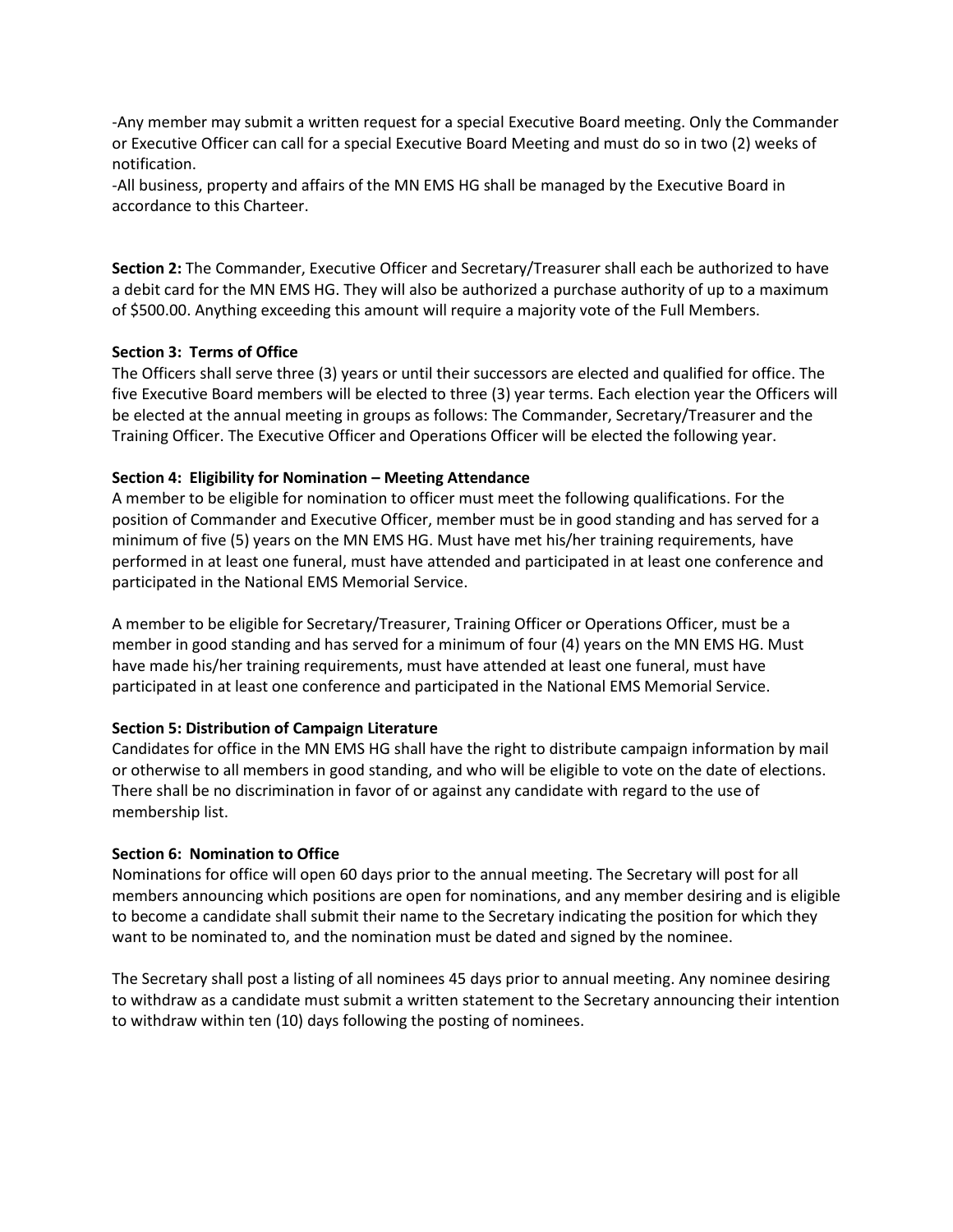#### **Section 7: Election and Voting Procedures**

The Secretary shall have obtained a complete list of all Full Members eligible to vote. The election ballot shall be mailed to all eligible members at their last address on file with the Secretary Thirty (30) days, prior to the date of the annual meeting. The double envelope system shall be used. An external envelope identifying the eligible member and an internal envelope only containing the executed ballot without any markings identifying the voter, the eligible member shall mail said ballot back to the addressee on the return envelope provided. All mailed or delivered return ballots received before the actual count shall be placed, unopened, in a secured ballot box until the day of the count.

The Commander at the annual shall appoint an election committee of at least three (3) counters. The counters shall be responsible for opening returned ballots, and all ballots brought to the meeting that were not mailed, and counting them. Each candidate for Office shall be entitled to appoint one (1) observer who will be permitted to witness the counting of the ballots. Upon validation of the election results by the election committee, the three (3) members will appoint one member to be the spokesperson and notify the chair of the meeting that they are ready to announce the results of the election. That spokesperson will than announce the results.

A member must have received a majority vote of all eligible returned ballots. In the event a candidate did not receive a majority vote, or there is a tie, the eligible members present at the meeting will write their vote for their candidate again and place it in the ballot box. The assigned counters will than count those ballots and announce said winner.

## **Section 8: Effective date of New Officers**

All newly elected officers of the MN EMS HG shall assume their respective office effective thirty days following their election.

#### **Section 9: Ballots Preserved by the Secretary**

The secretary shall preserve all ballots and all other records related to the Election of Officers for a period of one (1) year following the date of election.

## **Section 10: Vacancy and Filling of Officers**

Any Officer who shall absent him/her self from three (3) consecutive Executive Board Meetings without a reasonable or lawful excuse shall be declared vacant, and it shall be the duty of the Commander to order an election to fill the vacancy. The Commander may appoint a member to fill the vacancy during the interim with the consent of the Executive Board. No member shall hold or be nominated for more than one (1) office at any one time.

## **Section 11: Recall (removal) Provision of Elected Officers**

In order to have a recall, a petition must be signed by more than fifty (50%) percent of the members of the MN EMS HG. The petition must specify which officer/officers of the Honor Guard are to be recalled. Upon receipt of a valid petition (validity of the officer/officers charged with incompetence, gross negligence or corruption in the performance of his/her duties be determined within three (3) days of receiving the petition) the Executive Board will then make the determination whether to terminate the term of the elected officer/officers so designated in the petition, or to call a special meeting and discuss said petition and allow the membership to vote. A two thirds (67%) of members present at special meeting is required to recall/terminate said officer/officers position.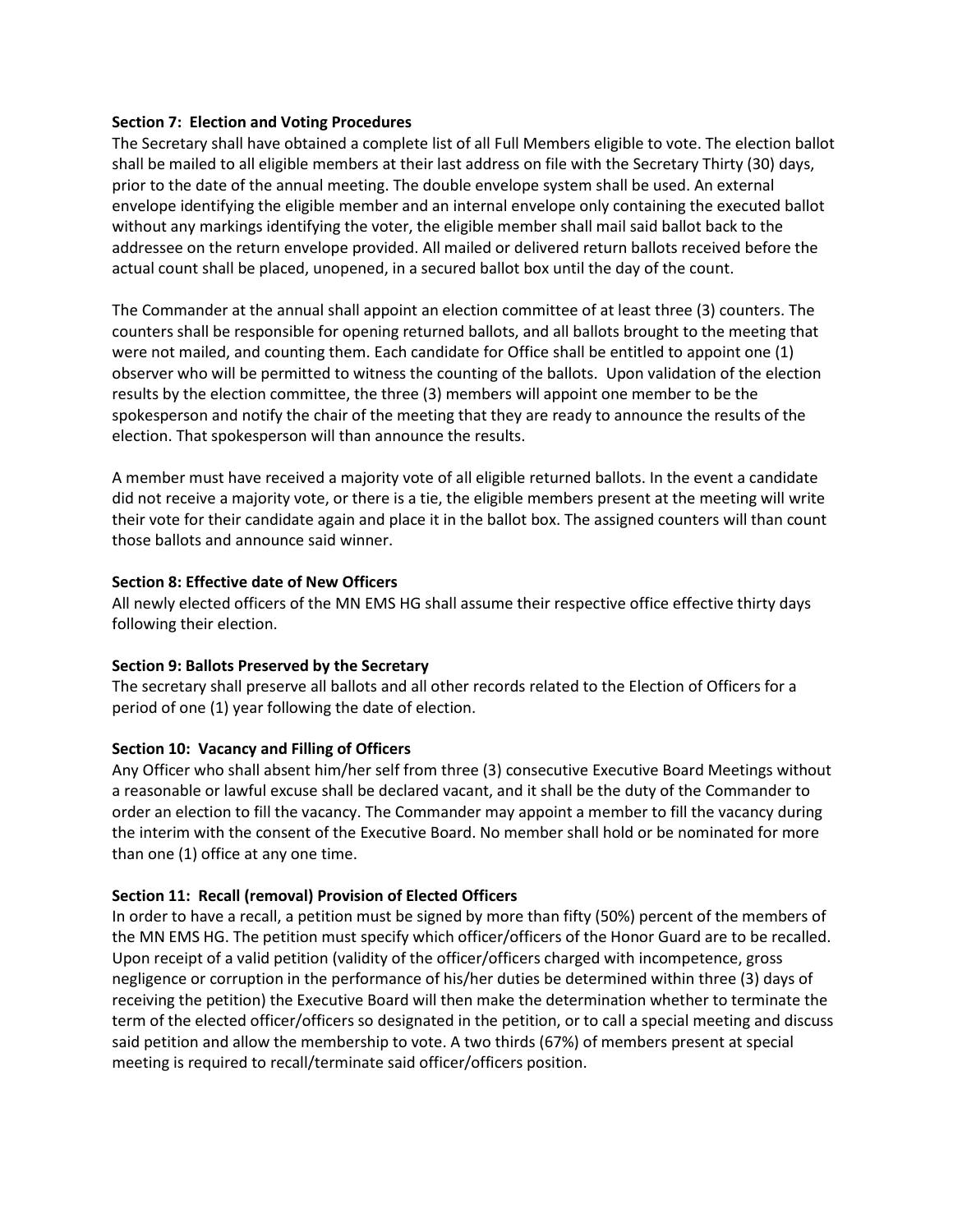Nominations will be announced and open for ten (10) days following the day the petition was voted on and validated. All eligible members including any officer who was recalled and who meet the qualification for the office being sought, must submit their name in writing to the Secretary by then. A special election will be called for and completed within twenty (20) days following the nomination process.

Once the member has been elected to fill the vacancy, the member shall fill out the remaining time in that position, and must re-submit if he/her which to continue in that position when the term comes up for re-election.

## **Article 8: Succession of Officers Section 1: Succession of Officers**

Succession to the Commander will be as follows:

- 1) Executive Officer
- 2) Secretary/Treasurer
- 3) Operations Officer
- 4) Training Officer
- 5) Regional Officer with longest time in rank

## **Article 9: Duties of Officers**

## **Section 1: Duties of the Commander**

It shall be the duty of the Commander to: Preside at all regular and special meetings of the Honor Guard, and to sign all papers requiring his/her signature. The Commander shall discharge on behalf of this organization such duties imposed upon him/her by applicable law including the execution and filing of any reports to the Federal or State Authorities, and shall cause to be maintained by this organization, such records as the law requires to be kept in support of the report filed by it.

a) The Commander is charged to act as official spokesperson for the Honor Guard.

b) The Commander is responsible for oversight of all matters and concerns of the Honor Guard.

 c) The Commander is obligated to completely and impartially report to the membership all facts and information pertaining to Honor Guard business, except as provided by these By-Laws.

d) The Commander may be present as a participating member at any official Honor Guard event.

 e) The Commander may be a signatory or co-signatory on checks written with Honor Guard monies. Before assuming such responsibilities, he/she shall obtain an insurance bond for an amount to be determined by the Minnesota Ambulance Association.

 f) The Commander shall appoint all committees and shall be a member of said committees and shall perform such other duties pertaining to the office of Commander.

 g) In the event of a vacancy of a member of the Executive Board for any reason. It shall be the duty of the Commander to order an election for said vacancy in accordance to the Charter. The Commander may appoint a member in good standing to fill the vacancy on the Executive Board in the interim with the consent of the Executive Board.

h) The Commander's other duties as described in the Policy and Procedures manual.

## **Section 2: Duties of the Executive Officer**

It shall be the duty of the Executive Officer to: The Executive Officer in order named, shall perform the duties of the Commander in his/her absence and shall become Commander upon the death, removal and or resignation of the Commander. The Executive Officer shall render all such assistance to the Commander as may be required of them to conduct the business of this Honor Guard.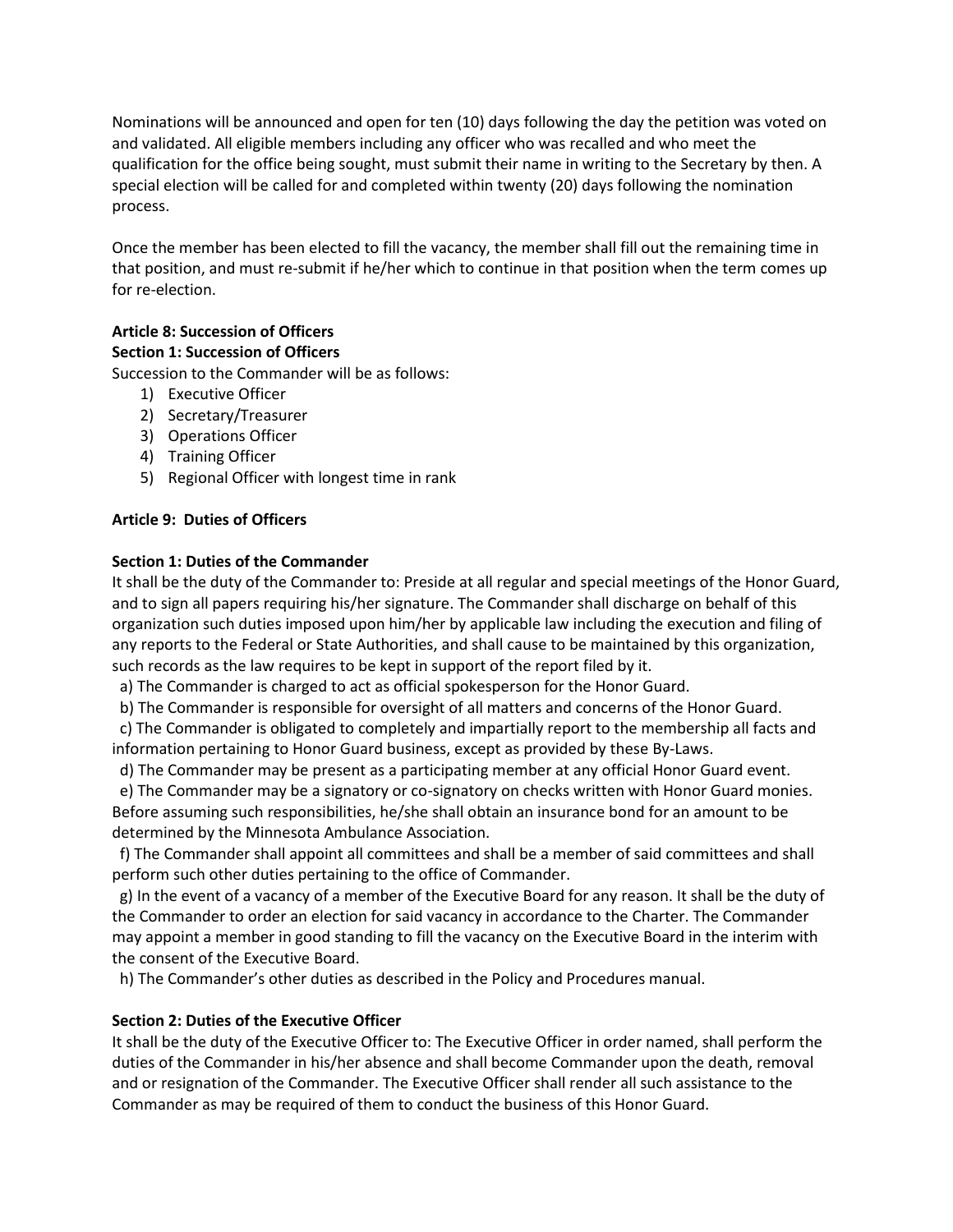a) The Executive Officer is charged to assist the Commander in the administration of his/her duties and responsibilities.

 b) The Executive Officer, along with the Commander, is an officer of account for the membership, with the power to direct the activities of the membership and to assemble the membership in a group meeting.

 c) The Executive Officer may be present as a participating member of any official function of the Honor Guard.

 d) The Executive Officer may be a signatory or co-signatory on checks written with Honor Guard monies. Before assuming such responsibilities, he/she shall obtain an insurance bond for an amount determined by the Minnesota Ambulance Association.

e) Any other duties assigned to the Executive Officer by the Commander.

f) The Executive Officers other duties as described in the Policy and Procedures manual.

#### **Section 3: Duties of the Secretary/Treasurer**

It shall be the duty of the Secretary/Treasurer to:

a) Keep true, correct and comprehensive minutes of ALL regular and Executive Board meetings of this organization and have copies available to each meeting of this organization for approval by the membership.

 b) Keep the minutes of ALL regular meetings, Executive Board meetings and any amendments to the Charter in books provided for that purpose. Such books will be kept up to date and available to any member at all times. All minutes of the regular meetings and Executive Board meetings of this Honor Guard are to be kept secure by the Secretary/Treasurer and will be made available to any member in good standings upon request by said member.

 c) The Secretary/Treasurer shall keep a current roster listing the names, addresses and phone numbers of all Honor Guard Members, together with the date each member became a full voting member or ceased to be a full voting member.

 d) Shall have a current count of Full Performing (voting) members, and how many members are required to form a quorum in order to conduct official business at said meetings.

 e) The Secretary/Treasurer shall act as the custodian of the seal, records of the Honor Guard, sign its official papers, give notices as may be required, and to perform any other duties as assigned by the Executive Board in the performance of his/her duties.

 f) To discharge on behalf of the Honor Guard all duties imposed on the Secretary/Treasurer by law. To work with the MAA representative in filing all necessary paperwork required by law for this organization.

 g) It shall be the duty of the Secretary/Treasurer to attend ALL meetings of this organization, or assign a designate to attend. And to work with the MAA Secretary/Treasure, or designee, in all financial transactions of this organization, and to ensure all financial records are current and reported to the MAA Board of Directors and all required state and federal agencies, as required by the laws of this State.

 h) The Commander, Executive Officer and the Secretary/Treasurer shall be allowed to use a credit card in the Honor Guards name to make purchases and reservations for all business conducted by this Honor Guard. This amount shall not exceed five hundred (\$500.00) dollars without the approval of the voting members of this Organization.

 i) The Secretary/Treasurer may be a signatory or co-signatory on checks written with Honor Guard monies. Before assuming such responsibility, he/she shall obtain an insurance bond for an amount to be determined by the Minnesota Ambulance Association (MAA).

j) The Secretary/Treasurer shall assume other duties as set forth in the Policy and Procedures manual.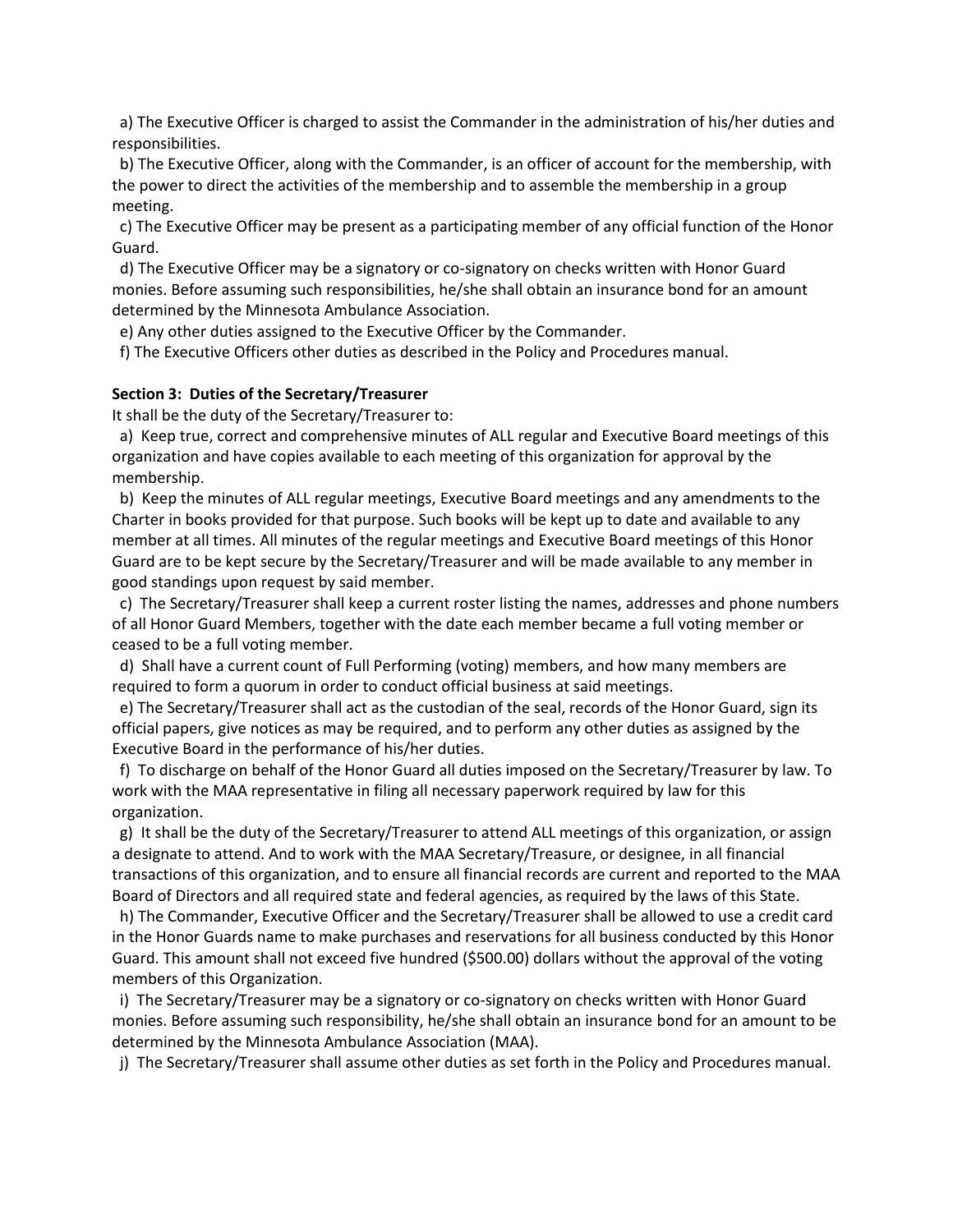#### **Section 4: Duties of the Operations Officer:**

It shall be the duties of the Operational Officer to:

a) He/she shall be in charge of all recruiting and membership requests for joining the Honor Guard.

 b) The Operations Officer shall be the Public Relations contact for this organization. He/She will handle any and all press releases of this Honor Guard regarding Line of Duty Deaths, and all other press releases as assigned by the Commander.

c) Shall be in charge of keeping a running inventory of ALL MN EMS HG property.

 d) Will be the point of contact for the other Honor Guards in this State. Will handle all requests for information from this Honor Guard.

 e) Shall handle all other duties as assigned by the Commander or that are assigned in the Policy and Procedures manual.

#### **Section 5: Duties of the Training Officer:**

It shall be the duty of the Training Officer to:

a) To assign all training requirements for the MN EMS HG.

 b) To plan the dates and locations where drills will be conducted. And to make sure that all members are notified at least thirty (30) days in advance of said drills.

 c) To keep accurate records of all drills and to ensure all members are making their required attendance at drills, as set forth in the Policy and Procedures Manual.

d) To have a training manual up to date and available to all members to see.

 e) To set a minimum guideline of performance for new members to accomplish before they are allowed to become Full Members. To be the one to make the recommendation to the Executive Board when a member has made those requirements and is ready for promotion.

f) To make sure that Full Members are maintaining their training levels.

 g) To have a complete and updated funeral drill preparation and manual. To review this manual annually and to submit any changes to the Executive Board for review.

 h) And any other duties assigned by the Commander or as set forth in the Policy and Procedures manual.

#### **Section 6: Duties of the Benefits Representative:**

The Benefits Representative shall be appointed by the Executive Board. They will be a member in good standing. They will not be a member of the Executive Board. And it shall be the duty of the Benefits Representative to:

 a) To compile a manual of all applicable laws both federal and state pertaining to benefits available to those family members of an EMS provider killed in the Line of Duty.

 b) To have available all pertinent forms needed to fill out and all appendages needed to file for both federal and state benefits.

 c) To assist the family in filling out all forms. To make sure to follow up with the family and to ensure they are receiving their benefits.

 d) Will check the amount(s) available to family members by knowing what the federal and state amounts are annually.

 e) Shall report to the Executive Board immediately of any changes to death benefits at both the federal and state level. Will report annually to the general membership of benefits afforded to families.

f) Any other duties assigned by the Commander or as stated in the policy and procedures manual.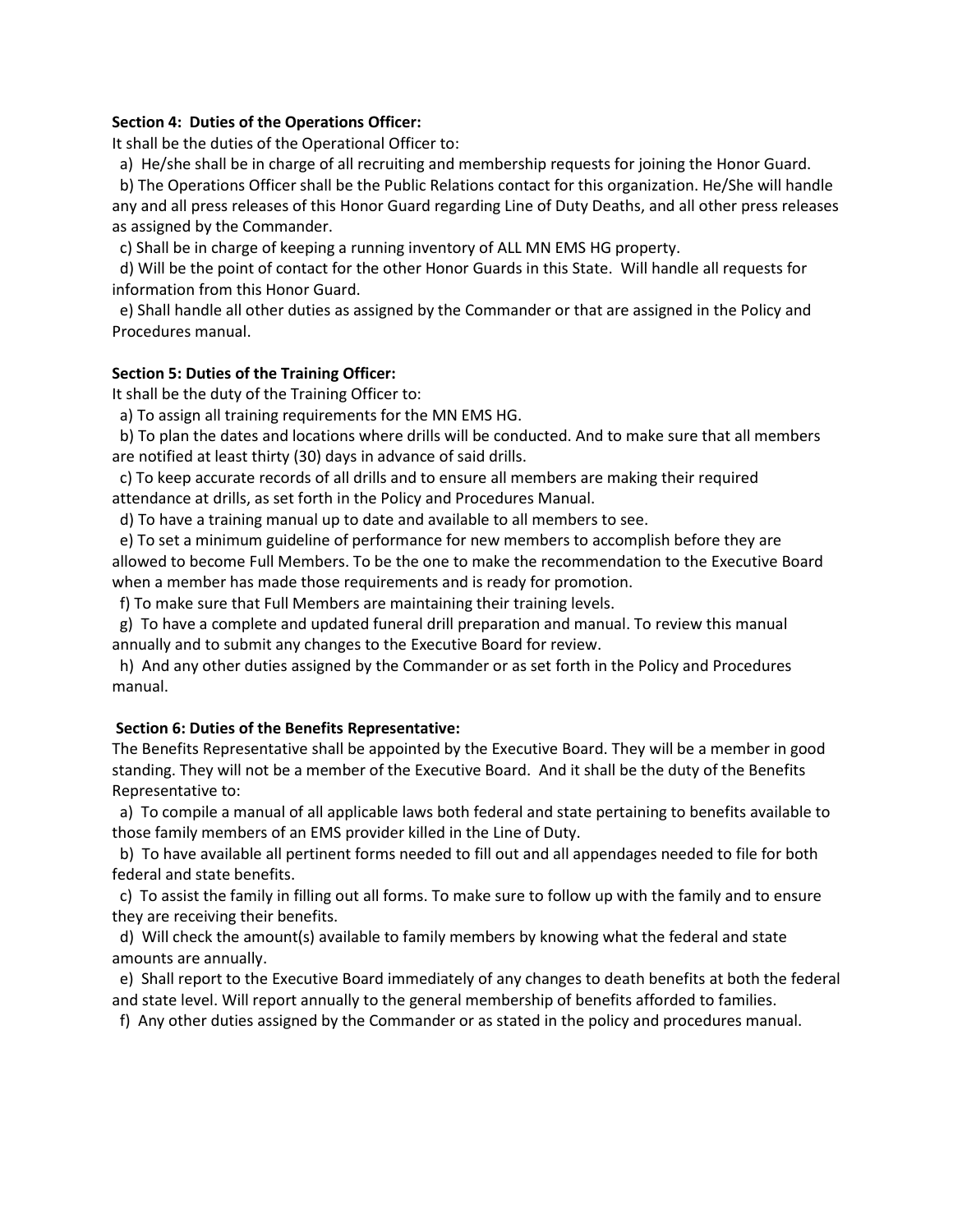#### **Section 7: Duties of the Regional Officer:**

The Minnesota Ambulance Association (MAA) is divided into eight (8) regions. The MN EMS HG shall assign one (1) member to cover two (2) of those regions for the purpose of recruiting, and informing all of the EMS providers in those regions what the Honor Guard can provide their service in the event of a Line of Duty Death. It shall be the duty of the Regional Officer to:

 a) To work with the MAA representative from the region and compile an updated roster of all EMS providers in that area.

 b) To make contact with those EMS providers annually, and to see if there is anything we can do for them or if they have any members who may be interested in joining.

 c) To attempt to make it to as many EMS providers meetings in their region at least once every two (2) years. May ask for any member in good standing on the Honor Guard to assist in going to these meetings if the Regional Officer is unable to attend.

 d) Once a region has enough members in their area. The Regional Officer will arrange training for those members on a quarterly basis if said members are unable to travel to training as assigned by the Training Officer.

 e) Shall report to the Operations Officer of all EMS providers interested in joining and work with him/her in getting the person to join the MN EMS HG.

 f) Any other duties as assigned by the Commander or that are outlined in the Policy and Procedures manual.

#### **Article 10: Misconduct, Trials and Appeals**

#### **Section 1: How to Serve Charges:**

A member's good standing status maybe revoked for just cause subject to examination by Executive Board at which appropriate sanction or discipline shall be defined. In order to terminate a member a two-thirds majority vote of the Honor Guard voting eligible membership is required to terminate member in dispute. The member not of good standing may appeal for reinstatement of his/her performing standing status in accordance with Article 10, section 2 of the Charter, or as may be stated in the policy and procedures manual.

#### **Section 2: Appeal of Charges**

Appeals may be made in accordance to this article; such appeal must be filed with the Commander of the Honor Guard, and reviewed by the Executive Board within thirty (30) calendar days of the action to be appealed. The Executive Board will then inform the Secretary to call for a Special meeting of the general voting membership. Said member shall be heard on his/her appeal. A two-thirds majority will be needed to override any discipline the member has appealed, in accordance to this article of the Charter, or as set forth in the policy and procedures manual.

#### **Article 11: Financial Review**

It shall be the right of any member in good standing to ask for a financial review of the MN EMS HG financial status. Since the MN EMS HG does not directly handle the financial records of this organization, a request must be submitted in writing to the Commander. He/she will than forward said request to the MAA representative handling our financial records asking for an explanation of the request.

It shall be the duty of the Secretary/Treasurer to provide an annual breakdown of the Honor Guards financial status at the annual meeting of the MN EMS HG.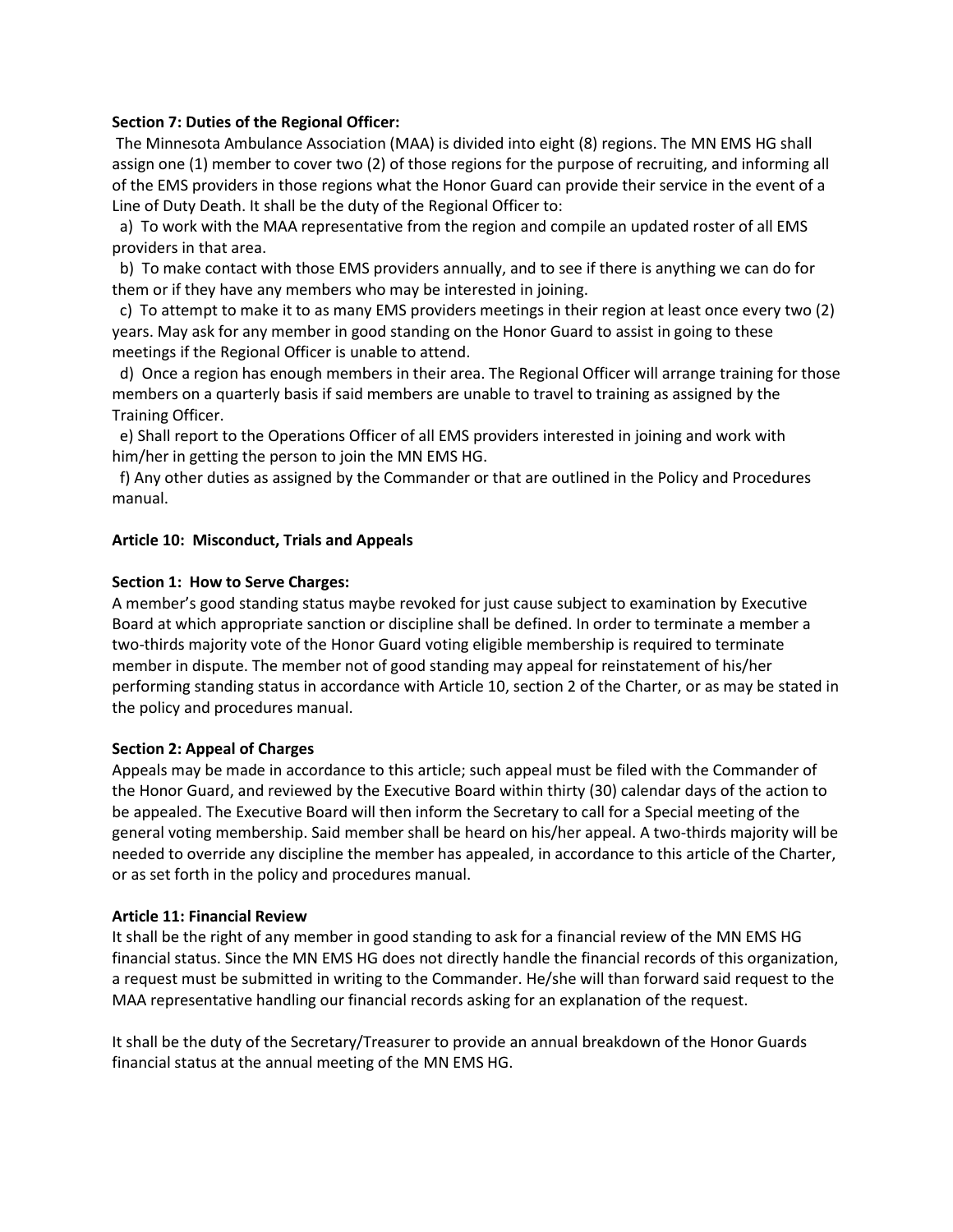The Honor Guard is subject to review of all its financial records as required by all local, state and federal agencies that are required by law. The MAA representative shall prepare all records and submit them to all the appropriate local, state and federal agencies as required by law and inform the Secretary/Treasurer once all records have been submitted.

## **Article 12: Receipts and disbursements:**

#### **Section 1: Receipt of money to General Fund**

All money received by this Honor Guard from fund raisers, donations or from any other source shall be deposited into the General Funds of this organization.

## **Section 2: Reimbursement of funds**

No reimbursement of funds shall be made without proper documentation of such purchases and the approval of the Commander.

## **Section 3: Expenditures Approved by Members**

The funds of the MN EMS HG shall be used for defraying the necessary expenses of this organization. The Commander, Executive Officer and the Secretary/Treasurer are authorized to allow purchase for the Honor Guard as maybe needed for the day to day operations. However, the amount shall not exceed five hundred (\$500.00) dollars. Anything above this amount shall require a simple majority vote of all members eligible to vote on such matters.

## **Section 4: Classes, Seminars or Conferences**

It shall be the policy of the Honor Guard to provide no more than two (2) motel rooms for members attending any approved class, seminar or conference approved by the Executive Board, with the exception of the National EMS Memorial Weekend. The Executive Board will submit each year a dollar amount request to the voting membership for expenditures to the annual National EMS Memorial. A simple majority vote will be needed to authorize said amount each year.

## **Section 5: Public Hearing and Public or Private Meeting**

The attendance by members of the Executive Board or their designate at committee meetings, hearings held by the Minnesota Senate, House of Representatives, any County Board of Commissioners, or any other governmental agency and local EMS provider that concerns legislation, rules or policy that directly affects the Honor Guard, will be uncompensated, unless authorized by a simple majority vote of the general membership.

## **Article 13: Committees**

It shall be they duty of the Commander to decide if a committee is needed to review, or to suggest changes to a policy or procedure to the Executive Board for changes. Any member in good standing maybe asked to serve, or be appointed to a committee by the Commander. Each committee shall appoint a chairperson who will oversee the committee, and to make sure the committee meets as often as maybe needed to fulfill their duties. The chairperson will be responsible for keeping the Executive Board up to date on how their committee is doing, and if they need any guidance.

## **Section 1: Standing Committees**

 a) It shall be the responsibility of the Executive Board to write all policies and procedures. They shall review them annually, or upon request of a member in good standing. The Executive Board shall have final say on what policy and procedures will be for the MN EMS HG. All policies will be forwarded to the MAA Board of Directors for review.